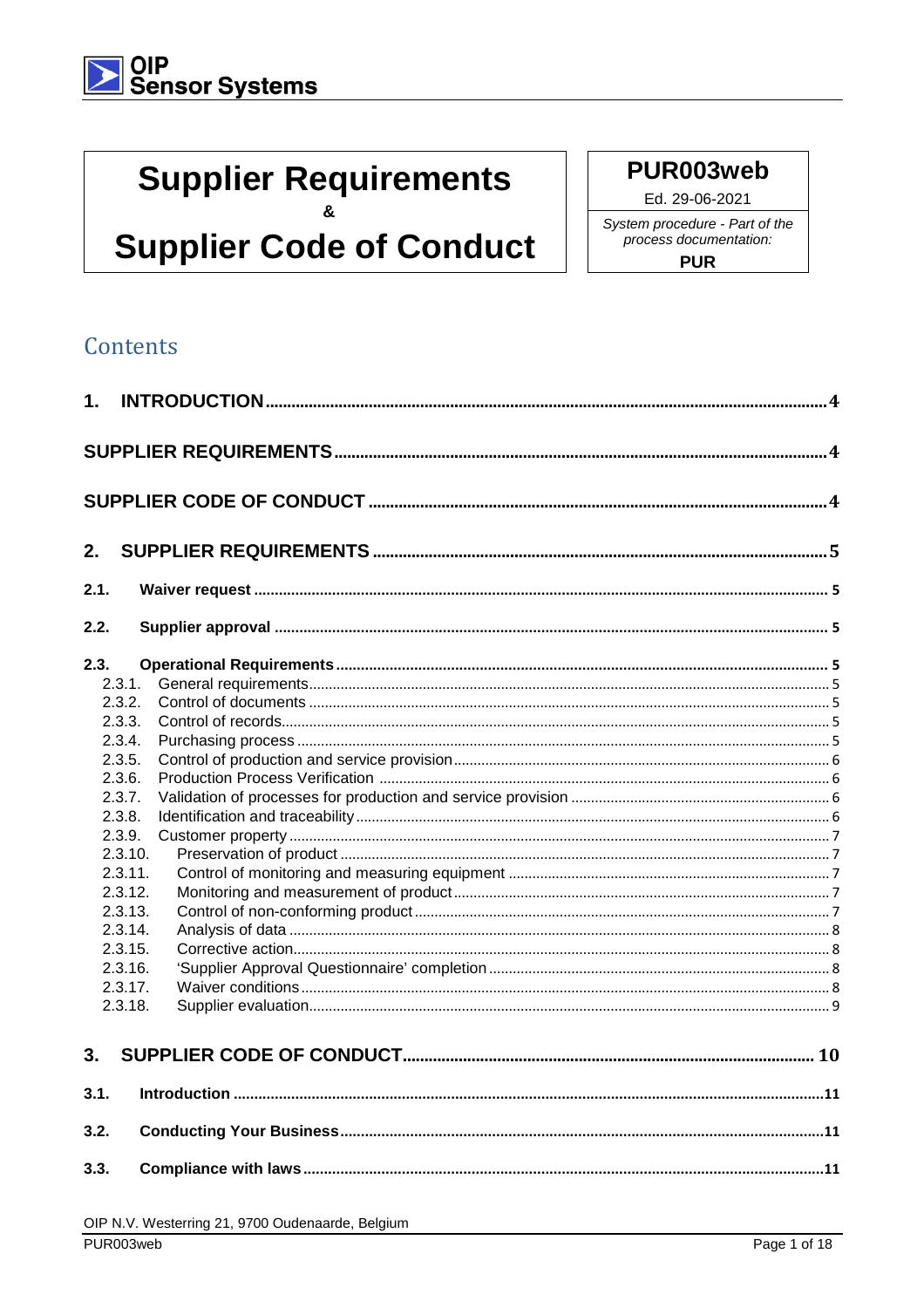# │OIP<br>│Sensor Systems

| 3.4.    |         |  |
|---------|---------|--|
| 3.4.1.  |         |  |
|         |         |  |
|         |         |  |
| 3.5.    |         |  |
| 3.5.1.  |         |  |
| 3.5.2.  |         |  |
| 3.5.3.  |         |  |
| 3.5.4.  |         |  |
| 3.6.    |         |  |
| 3.6.1.  |         |  |
| 3.6.2.  |         |  |
| 3.6.3.  |         |  |
| 3.6.4.  |         |  |
| 3.6.5.  |         |  |
| 3.6.6.  |         |  |
| 3.6.7.  |         |  |
|         |         |  |
| 3.7.    |         |  |
|         |         |  |
| 3.8.    |         |  |
| 3.9.    |         |  |
|         |         |  |
| 3.10.   |         |  |
| 3.11.   |         |  |
| 3.11.1. |         |  |
| 3.11.2. |         |  |
| 3.11.3. |         |  |
|         |         |  |
| 3.12.   |         |  |
|         |         |  |
| 3.13.   |         |  |
| 3.13.1. |         |  |
|         | 3.13.2. |  |
| 3.13.3. |         |  |
| 3.14.   |         |  |
|         |         |  |
| 3.15.   |         |  |
|         |         |  |
| 3.16.   |         |  |
| 3.17.   |         |  |
| 3.17.1. |         |  |
| 3.17.2. |         |  |
| 3.17.3. |         |  |
|         |         |  |
| 3.18.   |         |  |
| 3.18.1. |         |  |
| 3.18.2. |         |  |
| 3.18.3. |         |  |
|         |         |  |
| 3.19.   |         |  |
| 3.19.1. |         |  |
|         |         |  |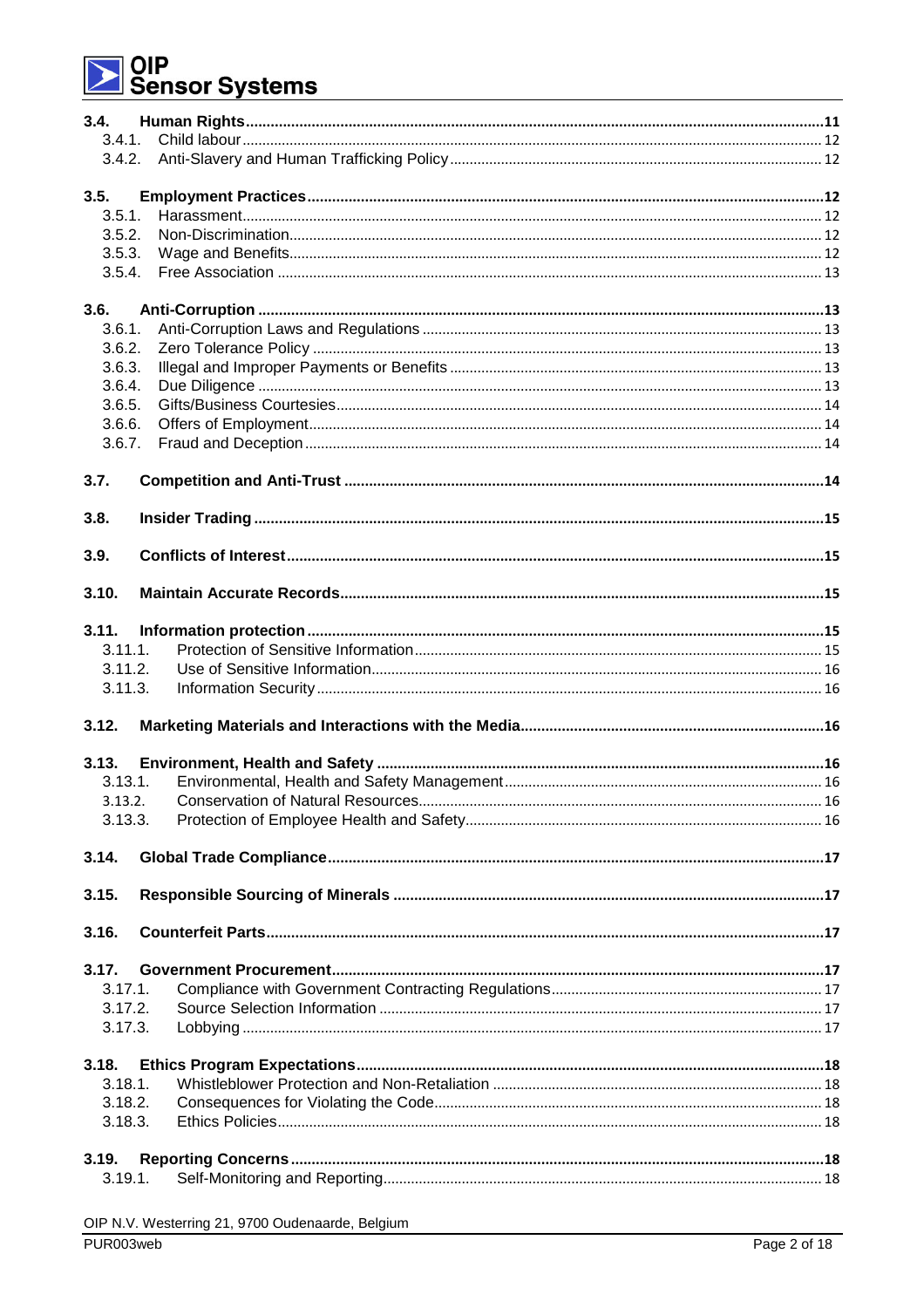# | OIP<br>| Sensor Systems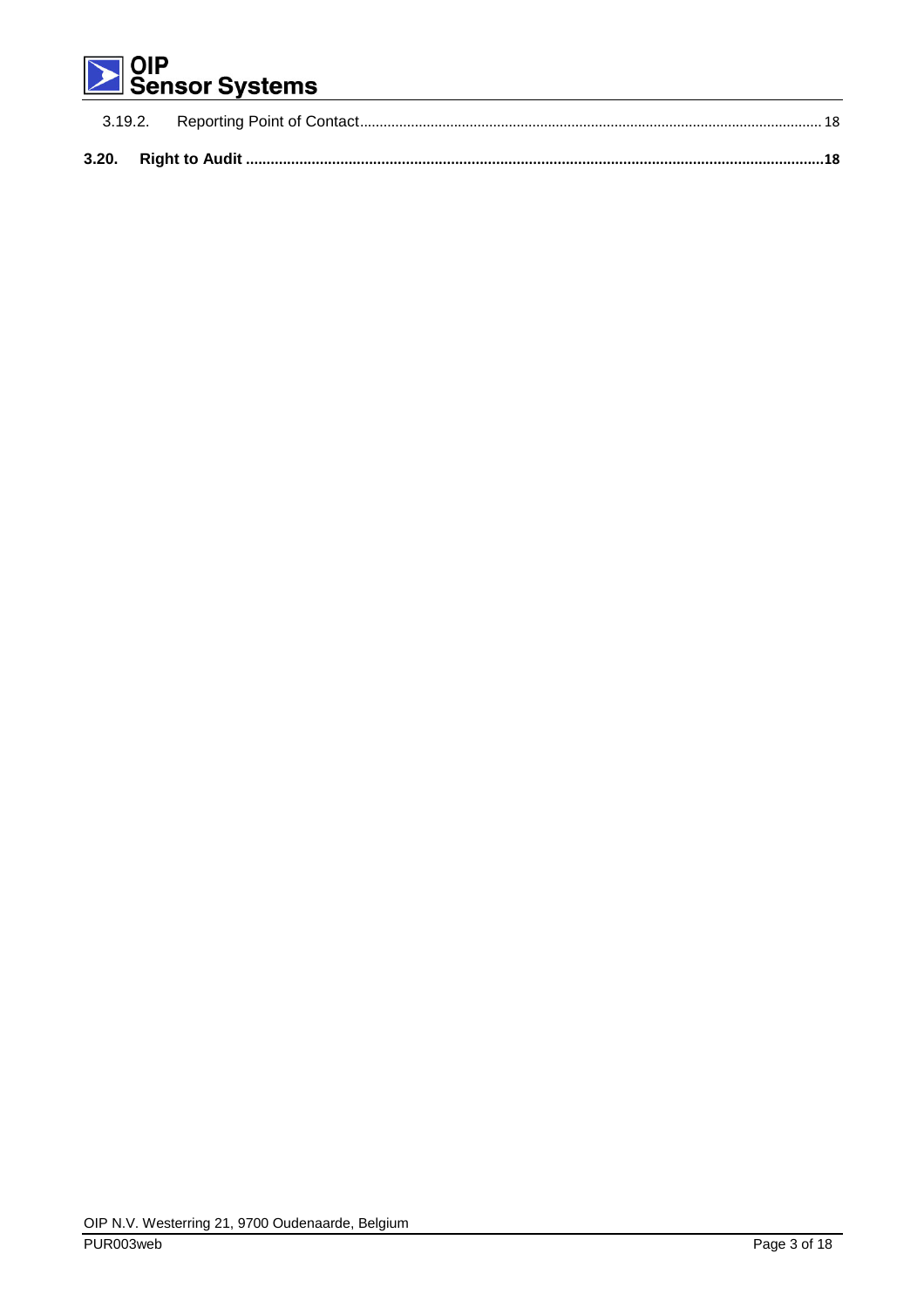

### **1. Introduction**

#### **Supplier Requirements**

OIP N.V. (the "**Company**") is one of the world's leading electro-optic manufacturers, a position achieved through the commitment to full customer satisfaction. Throughout its long history, the Company has been involved in all aspects of design, development, manufacturing, sales and technical support for integrated solutions for defense, security and space. Quality is an essential key that provides the Company with continuous competitiveness in the market.

The Company expects from Suppliers an equal supportive commitment to Quality through the maintenance of an effective Quality Management System (QMS), providing a framework where the improvement of products, services, and processes are accomplished, stated in these Supplier Requirements, see chapter **"2. Supplier Requirements"**.

#### **Supplier Code of Conduct**

Furthermore OIP N.V. (the "**Company**") is committed to best practices regarding integrity in business conduct, including in the dealings with suppliers, contractors and consultants.

The commitment to operate according to ethical standards is an important factor in enabling the Company to meet its business goals and demands of today's marketplace. A reliable and ethical supply chain is critical for the Company's ability to support its own and its customers' goals. Integrity, safety and quality are fundamental to the Company's performance, and a collaborative environment with its supply chain in these areas is encouraged. The customers rely on the Company to work with suppliers, subcontractors and other business partners who share these values.

To support the business integrity of all activities, it is required that members of the supply chain endorse the values relating to the range of areas set forth in this Supplier Code of Conduct. The principles set forth in the Supplier Code of Conduct represent a fundamental part of the mutual commitment on how the Company does business and is integral to every relationship the Supplier has with the Company, and are included in chapter **"3. Supplier Code of Conduct"**.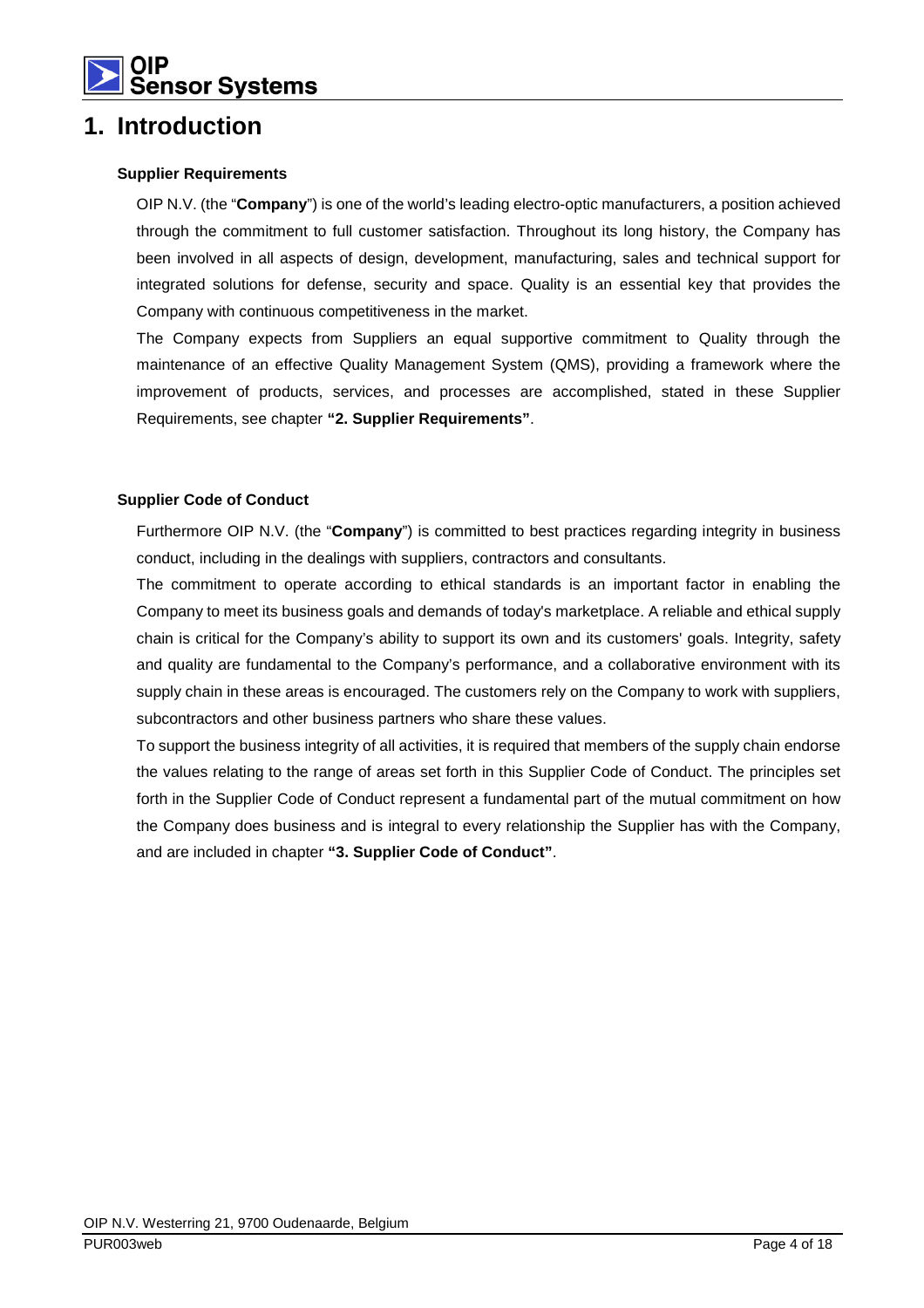

## **2. Supplier Requirements**

#### **2.1. Waiver request**

- a. A waiver might be requested when the Supplier does not comply with a requirement, and shall be formalized through the completion of the 'Supplier Approval Questionnaire'.
- b. The Company analyses the request for waiver in good faith, considering the technical aspects of the request and current Company's needs. The Company's decision is final and the waiver shall not affect Supplier's ability and responsibility to provide a product that meets all The Company and/or applicable law and regulatory requirements.
- c. For detailed information, see paragraph 2.3.17 Waiver conditions.

#### **2.2. Supplier approval**

- a. Suppliers are approved for delivery to the Company after review of the answers on the Supplier Approval Questionnaire by the Company Purchase and Quality department.
- b. The decision on the approval of a supplier is by discretion of the Company CEO.
- c. Suppliers will be formally informed on their approval status by the Company Purchase department.
- d. Suppliers' that are not formally approved may not deliver goods to the Company.

#### **2.3. Operational Requirements**

#### **2.3.1. General requirements**

The Company, its Customers, and/or Authority's Representatives (airworthiness, military) shall have the right to conduct audits, inspections or evaluations at Supplier's facilities at any time, which may include visits to Sub tiers and/or vendors facilities, in order to verify the compliance with this procedure, contract, standards, guidelines and/or purchase order requirements.

The Company will provide Supplier with a prior written notice at least five (5) days before the intended audit, inspection or evaluation dates.

#### **2.3.2. Control of documents**

Unless otherwise specified, quality documentation exchanged with the Company shall be written in English for Suppliers which mother language is not Dutch.

#### **2.3.3. Control of records**

Unless otherwise specified, Supplier shall keep records on file and available to the Company's representatives for at least 7 years.

#### **2.3.4. Purchasing process**

- a. The Supplier shall inform major Suppliers/Sub tiers names to Company's Quality Department.
- b. For Company's design authority parts, the Company reserves the right to veto any Sub tiers.
- c. The Company only accepts products from manufacturers indicated in the Company's purchase order.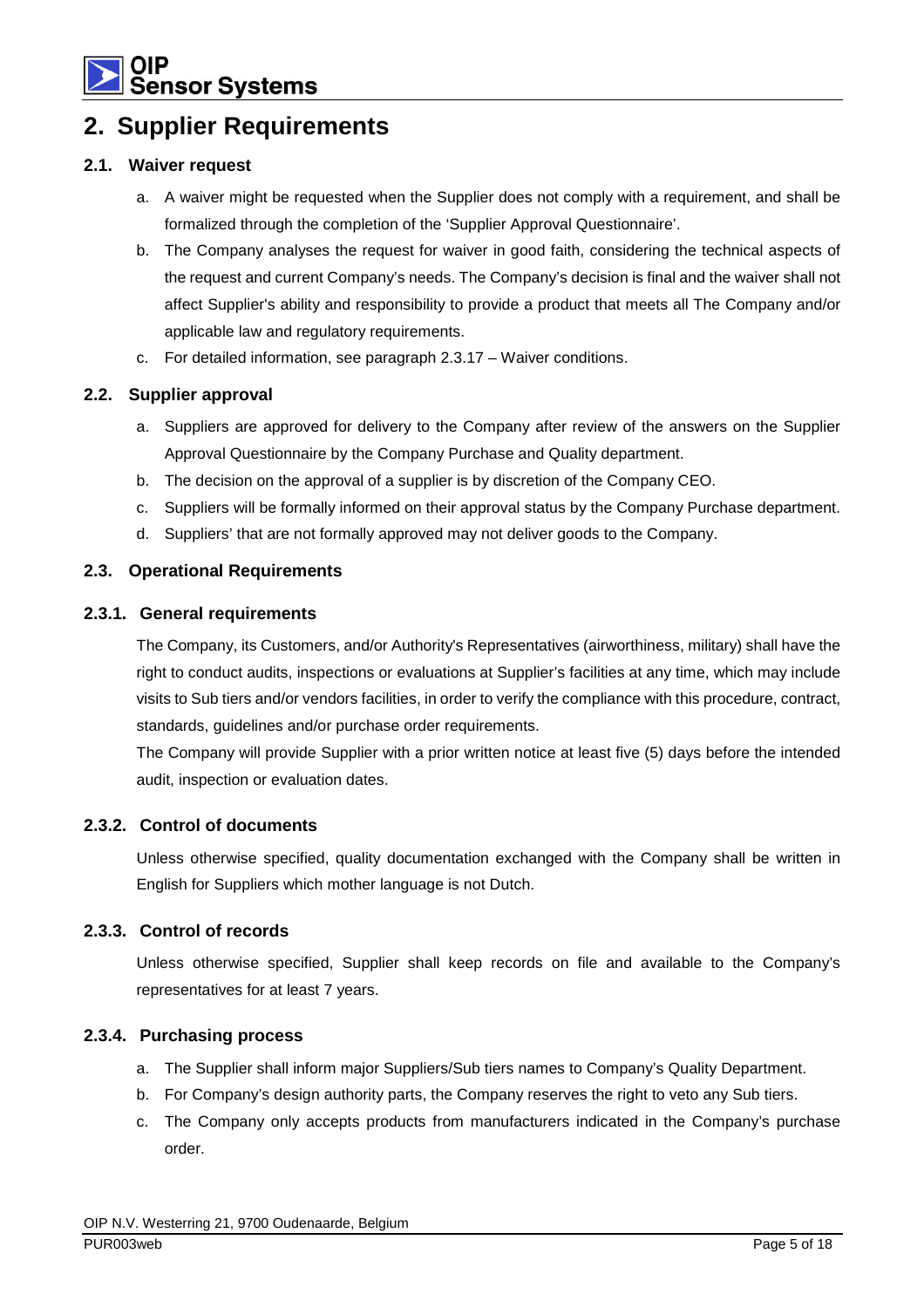

#### **2.3.5. Control of production and service provision**

The Supplier shall implement a system for prevention, detection and removal of foreign object (FOD).

#### **2.3.6. Production Process Verification <sup>1</sup>**

All production process verification documentation shall be retained according to Paragraph 2.3.3 above. A copy shall be submitted to the Company, when required.

#### **2.3.7. Validation of processes for production and service provision**

Supplier shall establish procedures for controlling special processes, including but not limited to:

#### **2.3.7.1 Qualification or initial approval**

Special Processes shall be qualified or approved by the Supplier before manufacturing the first ship set. Supplier shall keep available for the Company review the following data:

- a. Identification and address of the facility;
- b. Identification of the special processes and applicable specification number;
- c. Report of process parameters controls (temperature, pressure, concentration, pH, hardness, conductivity, etc.) according to the limits and frequency specified in the specifications;
- d. Calibration standards list (including calibration reference procedures and calibration frequency);
- e. List of qualified personnel; evidences of their qualification (training, knowledge, experience, skills);
- f. Qualified materials list used in the process.

#### **2.3.7.2 Qualification maintenance**

Special processes shall be maintained through periodic verification. Periodic verification shall consist of monitoring the special process parameters at in interval established in the process specification requirements.

#### **2.3.7.3 Flow down of the requirements**

Supplier shall flow down applicable requirements and control of special process performed by Sub tiers. Supplier control of Sub tiers shall include: qualification, maintenance, control of nonconforming product and corrective action. Sub tiers shall keep records of list described on item 2.3.7.1 (above) as well.

#### **2.3.8. Identification and traceability**

- a. Traceable items that size and/or application that do not allow the part number and serial number identification shall be individually packaged and identified by an appropriate label.
- b. Supplier shall identify parts according to final identification label form.
- c. Supplier shall identify products in storage or shipped to the Company with the manufacturer's lot or batch identification and certification records.
- d. Supplier shall inform in the certificate of conformance form and record externally on the package of each individual product, batch or parts lot, the cure date and shelf life, as applicable.

 $\overline{a}$ 

<sup>&</sup>lt;sup>1</sup> Note: This activity is often referred to First Article Inspection.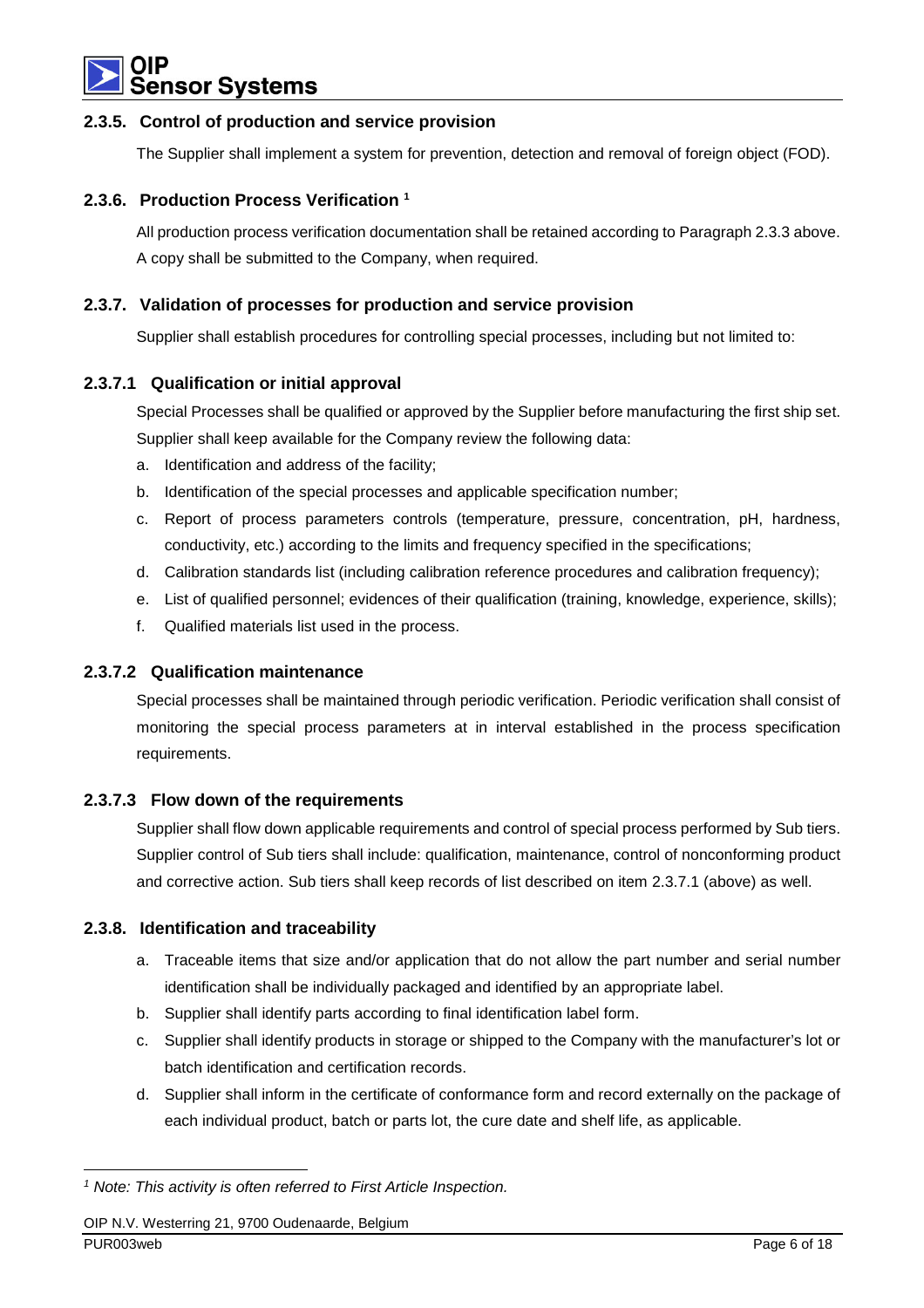

e. Supplier shall ensure that documents (delivered with the product) required by the applicable Authority or contract/purchase order are protected against loss and deterioration.

#### **2.3.9. Customer property**

- a. The Supplier shall:
	- 1) Check the quantity and the dimensional of materials received according to documents sent by the Company;
	- 2) Check if the previous operations of the manufacturing order were performed.
- b. Supplier shall store materials after inspection and approval, indicating: drawing number of the part to be manufactured, lot number, and manufacturing order number to prevent incorrect use.
- c. Supplier is responsible for Company's tooling and shall:
	- 1) Inspect tooling before use;
	- 2) Storage tooling in an appropriate place;
	- 3) Rework tooling only under formal Company's approval;
	- 4) Supplier shall control the maintenance and periodic controls (dimensional, visual and assembly tests).
	- 5) Supplier shall contact the Company's Quality Department if an operation cannot be executed due to tooling problems.

#### **2.3.10. Preservation of product**

- a. Supplier shall prepare, implement, and maintain an ESD program control plan applicable to ESD susceptible items that are handled, stored, transported, and delivered to the Company.
- b. Supplier shall storage raw material sent by the Company in an appropriate closed place with restrict access and in a proper form to prevent dust, humidity, corrosive gases or any other damage.

#### **2.3.11. Control of monitoring and measuring equipment**

- a. Supplier shall contract calibration services with traceable standards of Calibration Certification Agency.
- b. Supplier shall maintain an area for inspection separated from manufacturing process, controlling temperature and humidity by a continuous recorder. The continuous recorder shall assure a detailed report of variations.

#### **2.3.12. Monitoring and measurement of product**

Supplier shall create and keep a detailed inspection plan for all manufactured parts.

#### **2.3.13. Control of non-conforming product**

- a. A non-conformity detected (or suspected) after delivery shall be reported in writing to the Company's Quality Department. The Supplier shall inform:
	- 1) Containment actions;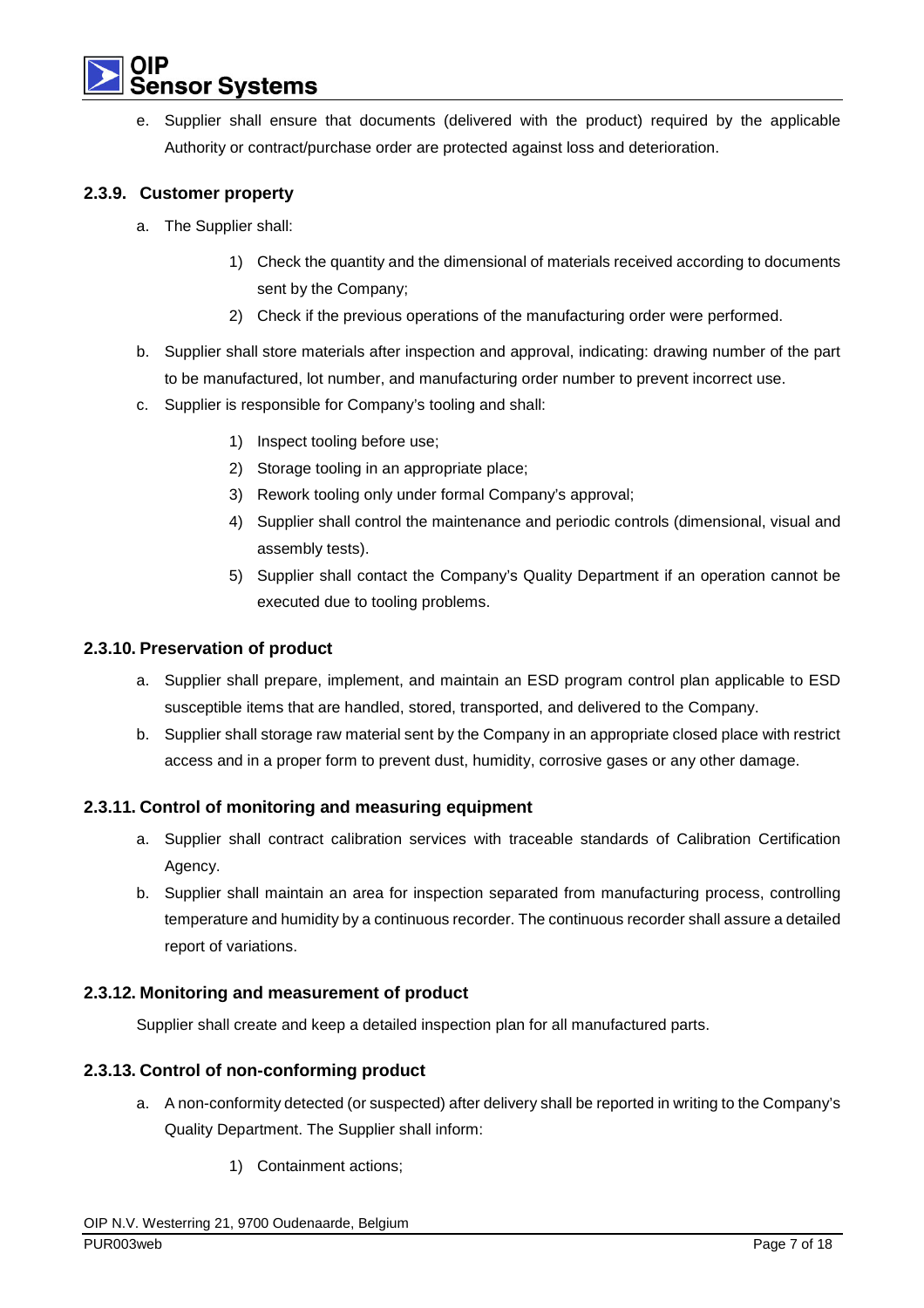## **sor Systems**

- 2) Affected part numbers;
- 3) Affected serial numbers or batches;
- 4) Corrective actions.
- b. Supplier's disagreements to a Company's non-conformity report issuance shall be expressed within two working days after receiving the notification. Otherwise, Supplier accepts the responsibility for non-conformity report.
- c. For Company's design authority parts and for Suppliers without a MRB approved by the Company, all non-conformities shall be submitted to the Company for disposition, review, and approval.
- d. For non-conformities in tested articles which dispositions are: "use as is" or "repair", Supplier shall submit for the Company review and approval:
	- 1) For Company's design Authority: all non-conformities;
	- 2) For Supplier's design Authority: all major non-conformities.

#### **2.3.14. Analysis of data**

When required, Supplier shall provide the appropriate quality data (charts, indicators, acceptance rate, shop findings, etc.) that demonstrates Supplier's internal quality performance and the corrective actions taken in order to prevent impacts on the Company.

#### **2.3.15. Corrective action**

- a. When the Supplier's quality performance is out of the required target, the Company will request to Supplier an action plan in order to contain the problems and corrective actions.
- b. The Company reserves the right to take other actions such as a process audit to be performed at Supplier or Sub tiers facilities in order to support the action plan accomplishment.

#### **2.3.16. 'Supplier Approval Questionnaire' completion**

Supplier shall fill out the questionnaire:

- a. Providing the requested general information;
- b. Stating acceptance in the field "Accept Yes/No" under the block "Specific Information";
- c. Providing the reasons for waving a requirement by completion of the field "Supplier's reply or comments";
- d. Providing the reasons for waiving a requirement of this [PUR003] by completion of the appropriate field "Requested waivers";
- e. Attaching a signed Non-Disclosure Agreement.

#### **2.3.17. Waiver conditions**

#### **2.3.17.1 Waiver issuance and maintenance**

- a. Waivers may be granted for periods of a maximum of two years.
- b. The waiver may be: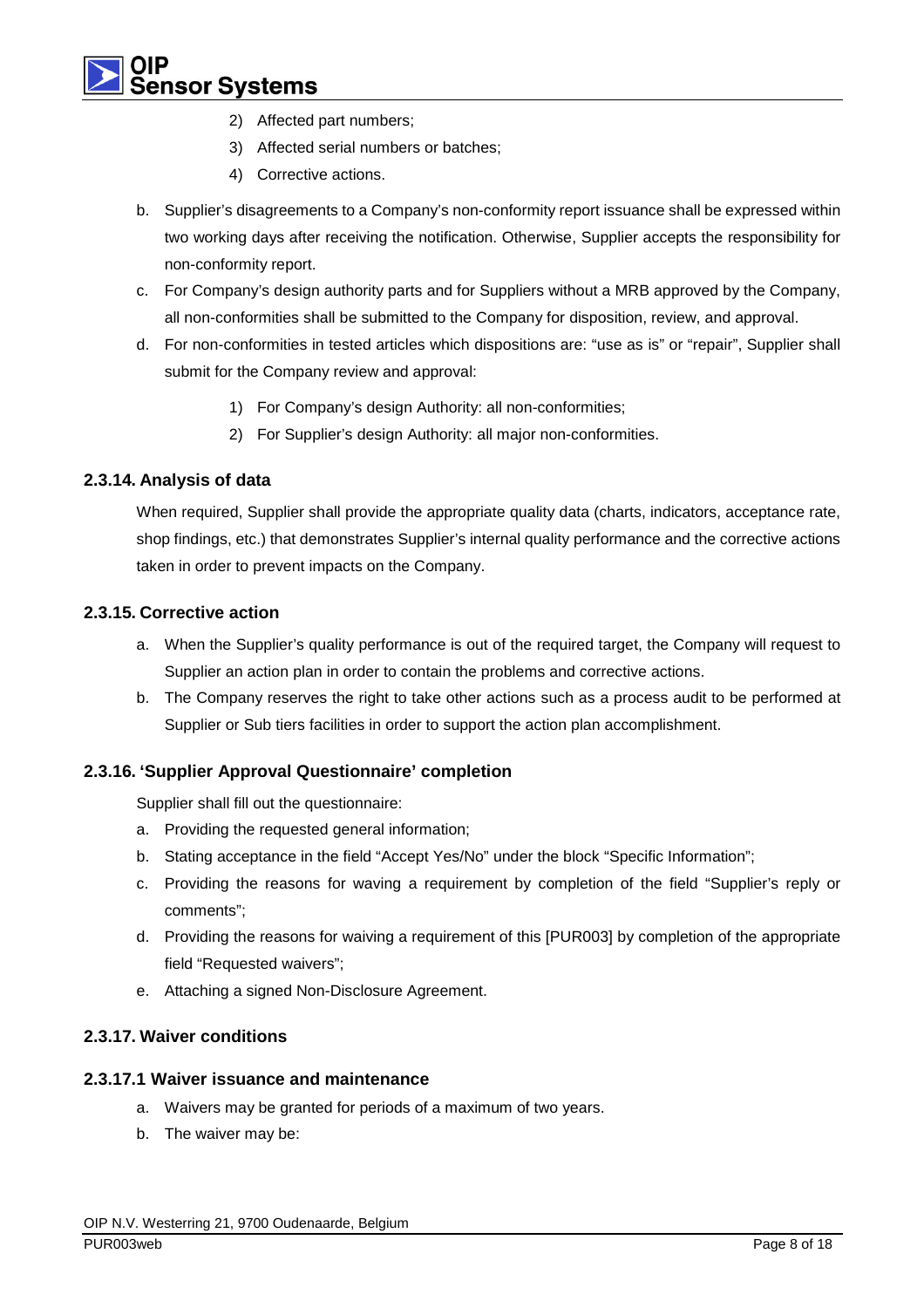ısor Svstems

- 1) Extended if the waiver has been contributing to improve quality, productivity or performance;
- 2) Terminated if quality, productivity or performance has been inadequate to justify extension or if it is no longer necessary.
- c. A new waiver request shall be submitted to the Company if Supplier does not comply with a revised or a new requirement.
- d. Every new 'Supplier Approval Questionnaire' shall incorporate all waivers:
	- 1) The waivers agreed by the Company, which text has not changed;
	- 2) New waiver requests.
- e. In case of changing contract scope, the 'Supplier Approval Questionnaire' shall be revised.

#### **2.3.17.2 Waiver revocation**

- a. The waiver may be revoked at any time the remaining requirements are either no longer satisfied or no longer appropriate.
- b. The waiver will be automatically revoked if false or misleading information is knowingly or recklessly given to the Company.
- c. If the Company proposes to revoke a waiver, it will:
	- 1) Formally notify the Supplier with the reasons for either its proposal or its actions;
	- 2) State in this notice a 30-day period within which the Supplier might propose a corrective action plan concerning the proposal and/or actions.
- d. After considering any corrective action plan, the Company will confirm its decision to revoke the waiver or not.

#### **2.3.18. Supplier evaluation**

The Supplier evaluation is based upon:

- KPI 'Quality Performance Suppliers' which is based on the quantities failed against the quantities deliverd.
- KPI 'On-time delivery Suppliers'.

These KPI's are evaluated quarterly. When the KPI target is not met a complaint will be addressed to the Supplier with the demand to submit a corrective action plan. When no corrective action is submitted, the approval status can be revoked.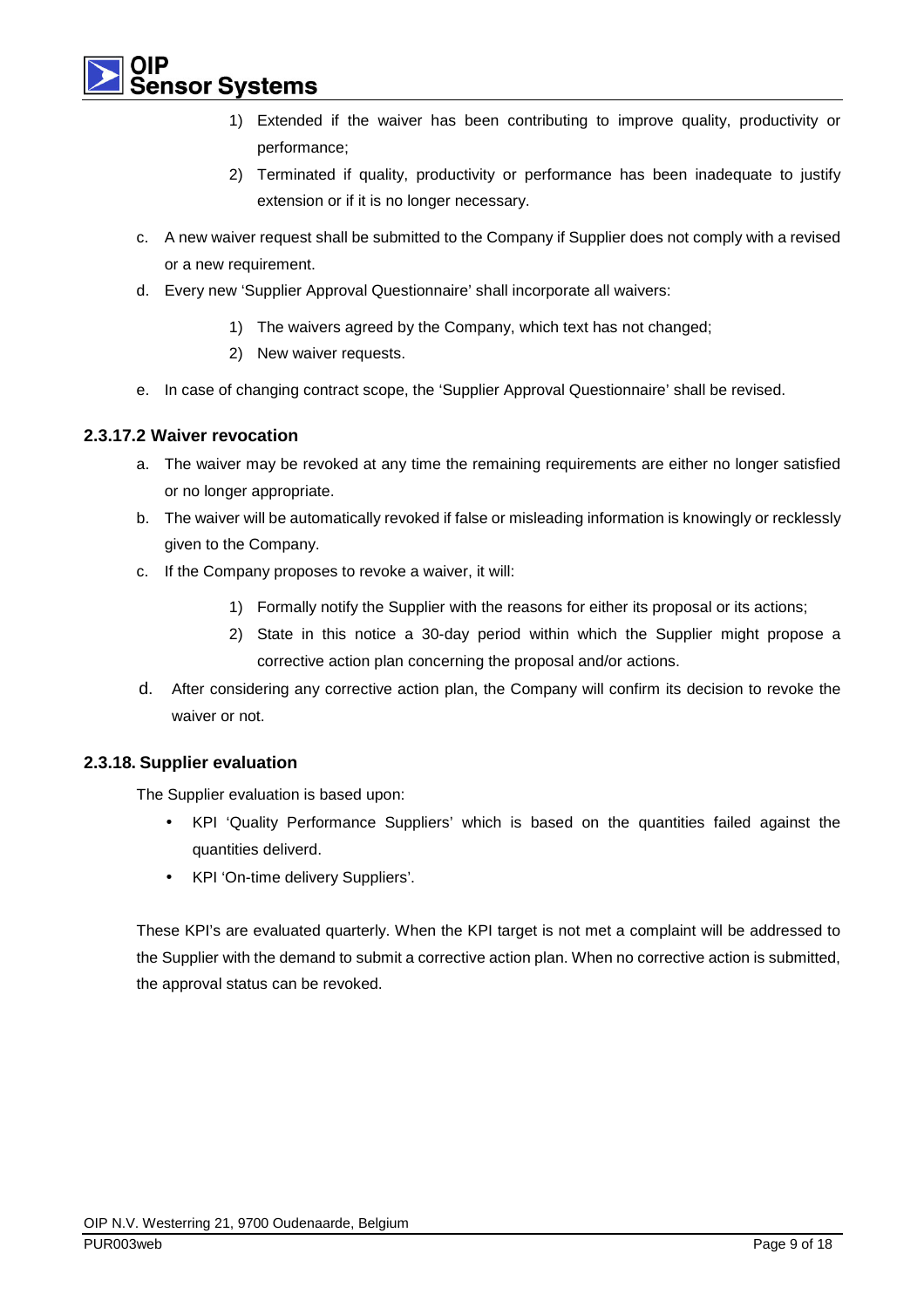

## **3. Supplier Code of Conduct**

#### **To Our Supply Chain:**

OIP N.V. (the "Company") is committed to best practices regarding integrity in business conduct, including in our dealings with our suppliers, representatives, contractors and consultants. Our commitment to operate according to ethical standards is an important factor in enabling the Company to meet our business goals and demands of today's marketplace.

A reliable and ethical supply chain is critical for the Company's ability to support our and our customers' goals. Integrity, safety and quality are fundamental to the Company's performance, and we encourage a collaborative environment with our supply chain in these areas. Our customers rely on us to work with suppliers, subcontractors and other business partners who share these values.

To support the business integrity of our activities, we require that members of our supply chain endorse our values relating to the range of areas set forth in this Supplier Code of Conduct (the "Code"). The principles set forth in the Code represent a fundamental part of our mutual commitment on how we do business and are integral to every relationship you have with the Company. The Code is also consistent with the principles set forth in the Supplier Code of Conduct endorsed by the International Forum on Business Ethical Conduct of the U.S. and European aerospace and defense industries.

Thank you for doing your part in helping us maintain a leading standard of business integrity.

Chief Executive Officer OIP N.V.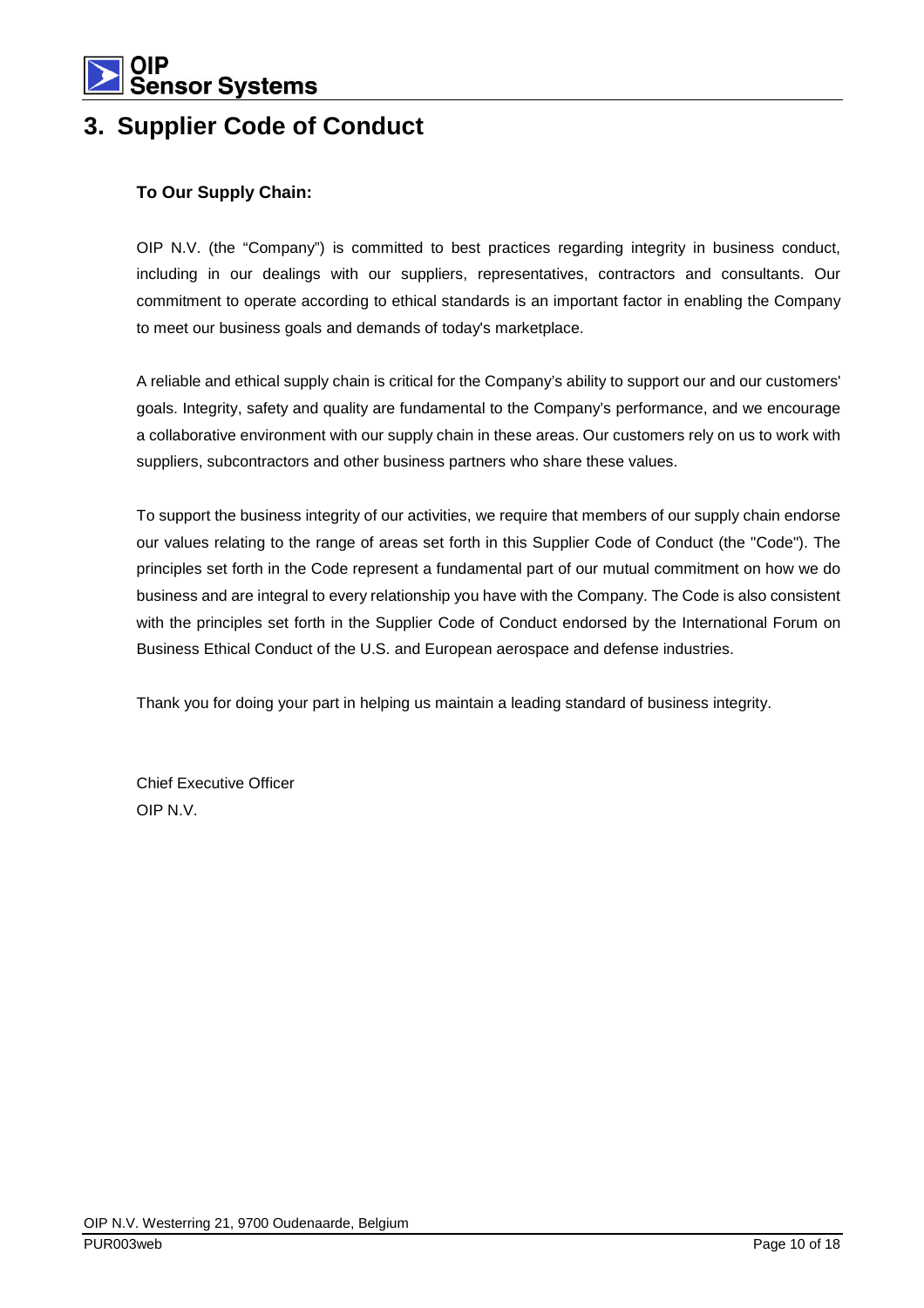#### **3.1. Introduction**

Welcome to OIP N.V. (the "**Company**") Supplier Code of Conduct ("**Code**"). Conducting our business fairly, openly, honestly, ethically and properly is critical to the Company's continued success. The purpose of this Code is to facilitate our representatives, suppliers, subcontractors and consultants (collectively "**Supply Chain**") commitment to ethical and compliant business conduct.

In addition to the specific provisions of the Code and any other Company policies, procedures or contractual obligations we may ask you to follow, we expect members of our Supply Chain to conduct their business activities ethically and in compliance with all applicable laws and regulations. This Code is intended to promote a culture that complies with not only the letter, but also the spirit, of all applicable laws, rules and regulations and related Company's policies and procedures.

This Code incorporates best practice supply chain in compliance principles and is based upon the Company's Code of Business Conduct and Ethics, which is available for review upon request.

#### **3.2. Conducting Your Business**

The Company's reputation is based on delivering systems and products that create value for our customers and protect and save lives. In order to maintain this reputation, we strive for excellence in all that we do, including conducting ourselves according to leading ethical standards. We expect our Supply Chain to follow similar standards.

You should refer to this Code's principles when ethical and compliance issues arise. Each of the principles in this Code is fundamental to how we do business.

The Company relies on our Supply Chain to choose sub-tier subcontractors and suppliers that also share the values included in the Code. It is important everyone working on your behalf for us conducts business in the manner prescribed by this Code.

By entering into any subcontract or purchase order with the Company, you are committing to conduct your activities in a manner consistent with this Code. Accordingly, all of your business activities relating to work with the Company must be performed in a manner that is fair, ethical and compliant with this Code and applicable laws and regulations.

While the Code contains standards to be followed, no one document can cover all situations. If, for whatever reasons, following the Code would conflict with a legal requirement, you must comply with the law.

#### **3.3. Compliance with laws**

You must comply with all applicable laws and regulations of the countries in which operations are managed or services provided.

#### **3.4. Human Rights**

You are expected to treat people with respect and dignity, encourage diversity, remain receptive to diverse opinions, promote equal opportunity for all and foster an inclusive and ethical culture, in accordance with the relevant International Labour Organization (ILO) Conventions.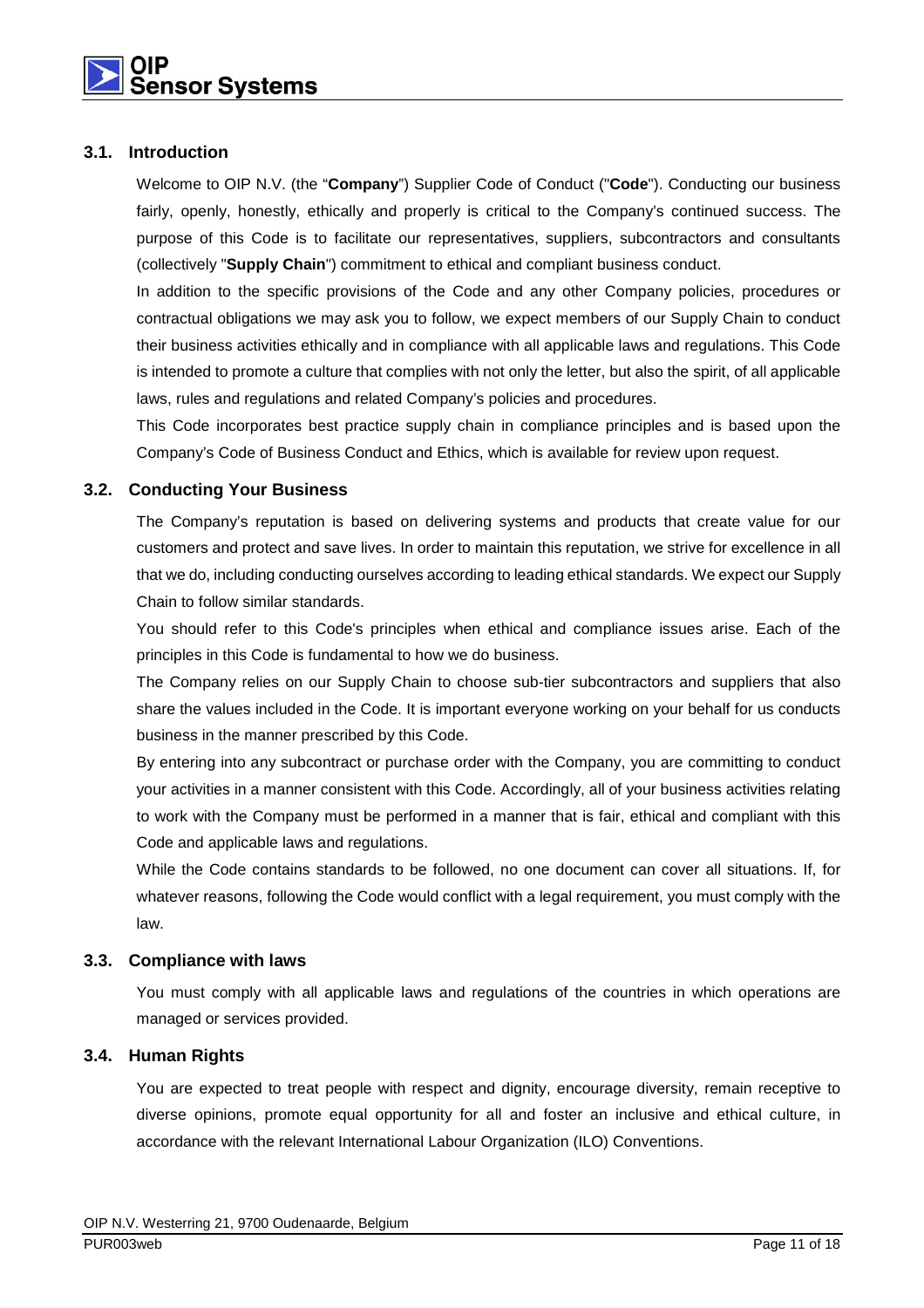

#### **3.4.1. Child labour**

You must ensure that child labor is not used in the performance of work. The term "child" refers to any person under the minimum legal age for employment where the work is performed, provided the legal age is consistent with the minimum working ages defined by the ILO.

#### **3.4.2. Anti-Slavery and Human Trafficking Policy**

Modern slavery is a crime and a violation of fundamental human rights. It takes various forms, such as slavery, servitude, forced and compulsory labor and human trafficking, all of which have in common the deprivation of a person's liberty by another in order to exploit them for personal or commercial gain.

We have a zero-tolerance approach to modern slavery, and we are committed to acting ethically and with integrity in all our business dealings and relationships and to implementing and enforcing effective systems and controls to ensure modern slavery is not taking place anywhere in our own business or our Supply Chain.

Each of the Company's suppliers, contractors, representatives and consultants confirms that there is no modern slavery in their business when contracting with the Company. All suppliers, contractors, representatives and consultants are expected to then inform the Company if they subsequently become aware of any information which may indicate that modern slavery is occurring in their business or supply chain. They should also inform the Company of any positive changes they make to ensure there is no modern slavery in their business or supply chain.

When acting as a supplier to us for a program for end use by the U.S. Government, you will comply with the requirements for prohibiting human trafficking as set forth in U.S. Federal Acquisition Regulation, Section 52 222-50 and Executive Order 13627.

#### **3.5. Employment Practices**

#### **3.5.1. Harassment**

You are expected to ensure that your employees are afforded an employment environment that is free from physical, psychological and verbal harassment, or other abusive conduct.

#### **3.5.2. Non-Discrimination**

You are expected to provide equal employment opportunity to employees and applicants for employment without discrimination, consistent with all applicable regulations.

#### **3.5.3. Wage and Benefits**

You must pay workers at least the minimum compensation required by local law and provide all legally mandated benefits. In addition to payment for regular hours of work, workers must be paid for overtime at such premium rate as is legally required or, in those countries where such laws do not exist, at least equal to their regular hourly payment rate. Deduction from wages as a disciplinary measure should not be permitted.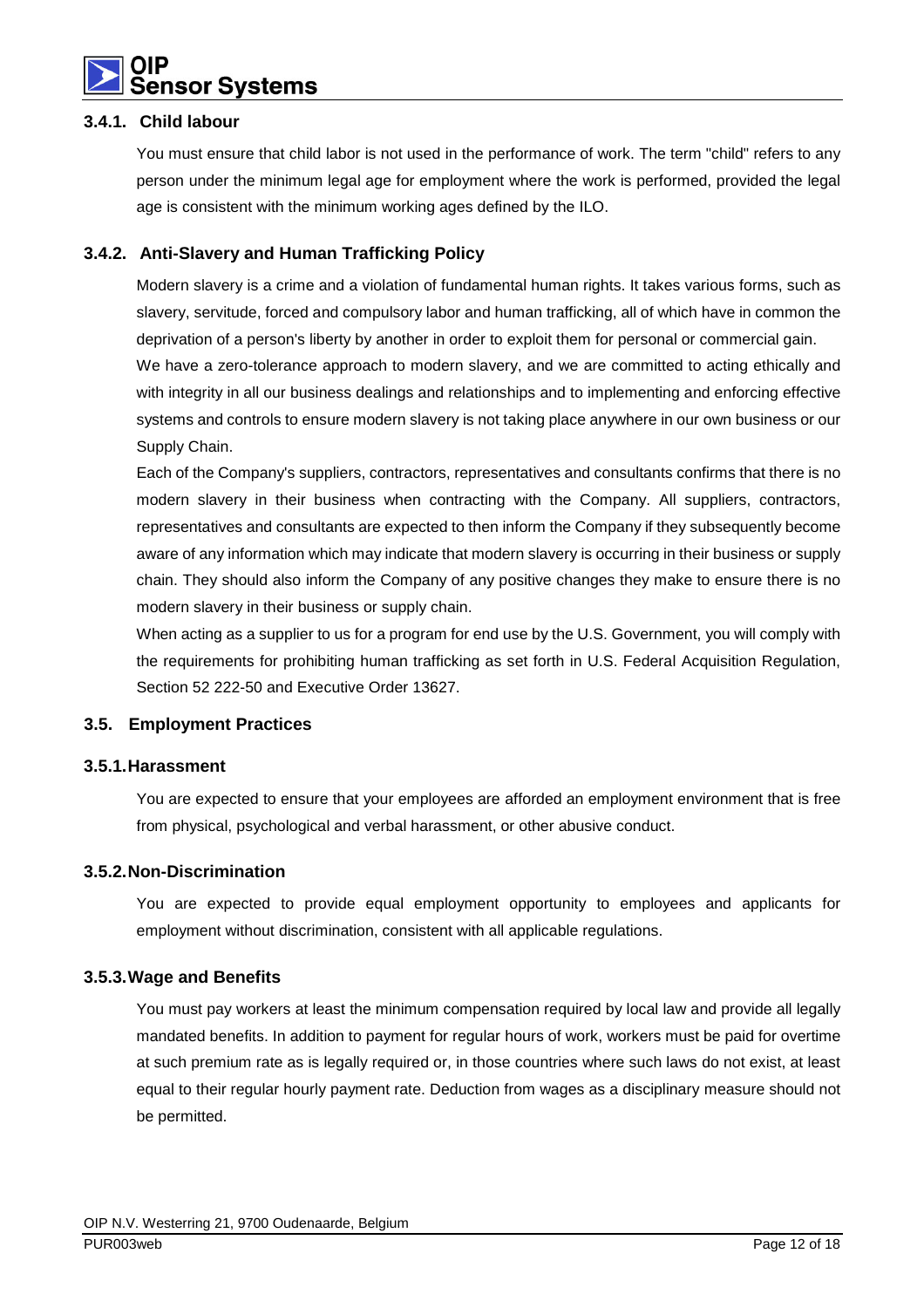

#### **3.5.4. Free Association**

You are expected to respect the rights of workers to associate freely and communicate openly with management regarding working conditions without fear of harassment, intimidation, penalty, interference or reprisal. You are also expected to recognize and respect any rights of workers to exercise lawful rights of free association with any labor association of their choosing.

#### **3.6. Anti-Corruption**

#### **3.6.1. Anti-Corruption Laws and Regulations**

You must comply with the anti-corruption laws, directives and regulations that govern operations in the countries in which you do business. When working with us, for us or on our behalf, this includes compliance with the Belgian Tax legislation and regulations and the U.S. Foreign Corrupt Practices Act, other applicable laws and regulations, and compliance with the Company's Anti-Bribery Compliance Policy.

#### **3.6.2. Zero Tolerance Policy**

The Company has a "zero tolerance" policy against corruption, whether done directly by Company employees or indirectly through our Supply Chain. For further information, see the Company's Anti-Bribery Compliance Policy, which is available upon request.

#### **3.6.3. Illegal and Improper Payments or Benefits**

Doing business the right way means never providing or receiving anything of value to obtain a business advantage or favorable treatment or exert undue influence, including offering, giving, asking for or taking any form of potential bribe or kickback. This prohibition extends to payments and gifts of cash or in kind, made directly or through others.

- A "bribe" is anything of value—including money, gifts, entertainment or favors—that could be seen as an attempt to receive favorable treatment.
- A "kickback" is the return of a sum paid or due to be paid as a reward for making or fostering business arrangements.
- " "Favorable treatment" can often appear innocent, such as paying for a customer's attendance at or participation in a trade show. However, favorable treatment is illegal when offered in exchange for a gift, entertainment or favor.

You must not offer any potentially illegal payments to, or receive any potentially illegal payments from, any customer, supplier, their agents, representatives or others. This includes a prohibition on facilitation payments intended to expedite or secure performance of a routine governmental action like obtaining a visa or customs clearance, even in locations where such activity may not violate local law.

#### **3.6.4. Due Diligence**

You are expected to exert reasonable due diligence to monitor, prevent and, where necessary detect and address any potential corruption in all your business arrangements, including partnerships, joint ventures, offset agreements and the hiring of intermediaries such as agents or consultants.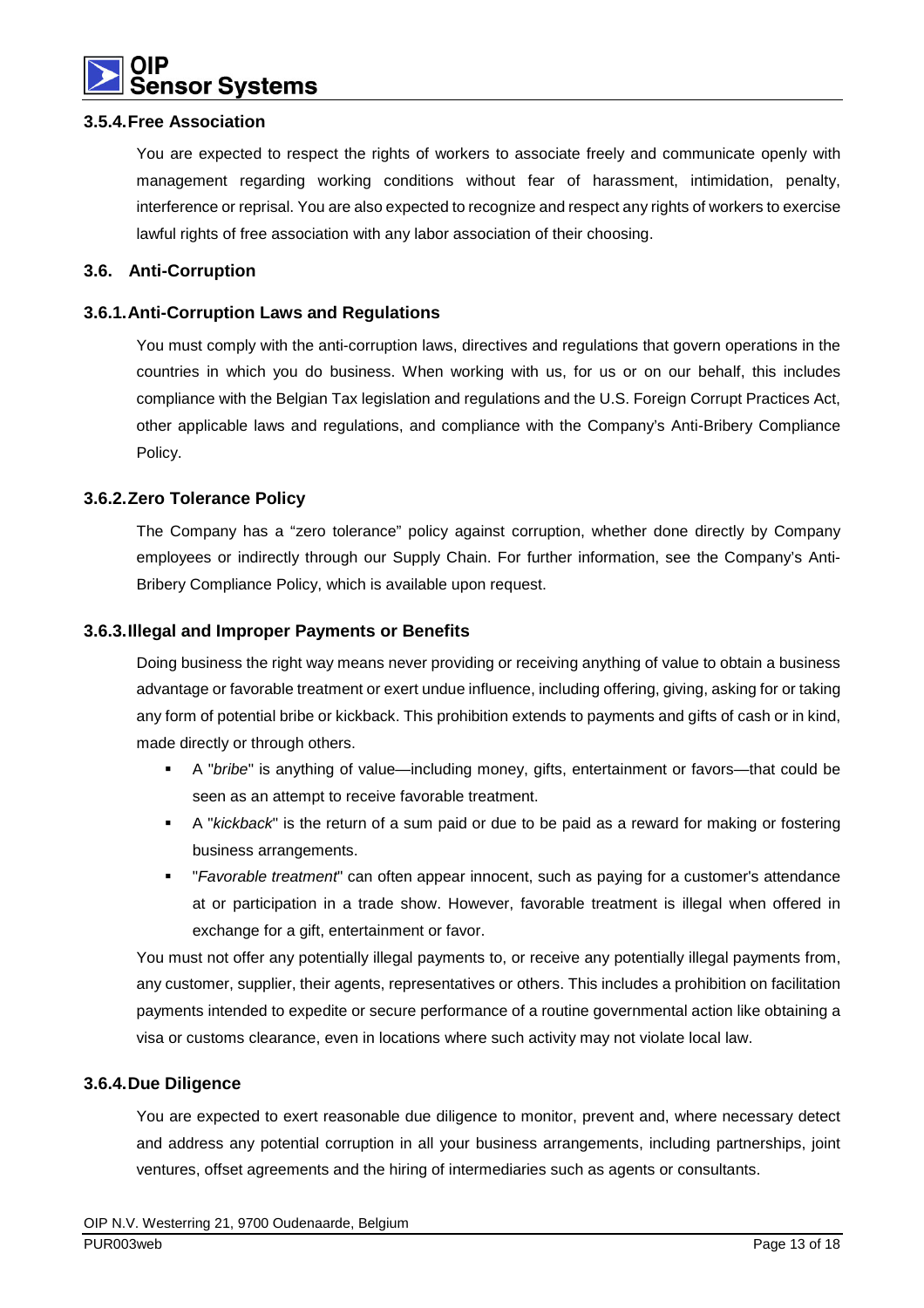

#### **3.6.5. Gifts/Business Courtesies**

We and our Supply Chain must compete solely on the merits of our products and services. You must not try to influence a customer's decision to purchase from us or to otherwise gain an unfair competitive advantage by offering gifts, meals, travel expenses, entertainment or other business courtesies that exceed acceptable levels. Government agencies and companies have regulations prohibiting their employees' acceptance of items of value from contractors or suppliers. In any business relationship, you must ensure that: (i) the offering or receipt of any gift or business courtesy is permitted by applicable law and regulation, and (ii) these exchanges do not violate the rules and standards of the recipient's organization and are consistent with reasonable marketplace customs and practices. Although standard give-away items of a nominal value may be provided or accepted in appropriate situations, cash and cash equivalents (such as gift cards) are prohibited.

In engaging with the Company or engaging with third parties on behalf of the Company, you are required to act in accordance with the Business Entertainment provisions of the Company's Anti-Bribery Compliance Policy, including ensuring that you are not offering any gift or hospitality to our directors, officers or employees, which they are not permitted, under the policy, to accept.

#### **3.6.6. Offers of Employment**

Offers of employment to employees or representatives of our customers or end users, or their close relatives, could be viewed as an attempt to improperly influence decisions relating to our programs. Therefore, you should exercise caution in hiring activities in order to avoid the possibility of undue influence.

#### **3.6.7. Fraud and Deception**

You must not seek to gain any advantage of any kind by acting fraudulently, deceiving people or making false claims, or allow anyone else to do so. This includes defrauding or stealing from the Company, a customer or any third party, and any kind of misappropriation of property.

#### **3.7. Competition and Anti-Trust**

We compete fairly and within the law. As such, where you support us in doing business, you must comply with applicable competition laws (sometimes called "antitrust laws") of all applicable countries. These laws prohibit formal or informal understandings, agreements or arrangements among competitors that unfairly restrict competition. You must not fix prices, rig bids with your competitors or participate in a cartel. This includes a prohibition on exchanging current, recent or future pricing information with competitors.

In upholding these laws, any discussion - directly or indirectly - of prices, terms and conditions of sale, costs, marketing plans and other project related information, must be done in accordance with applicable law.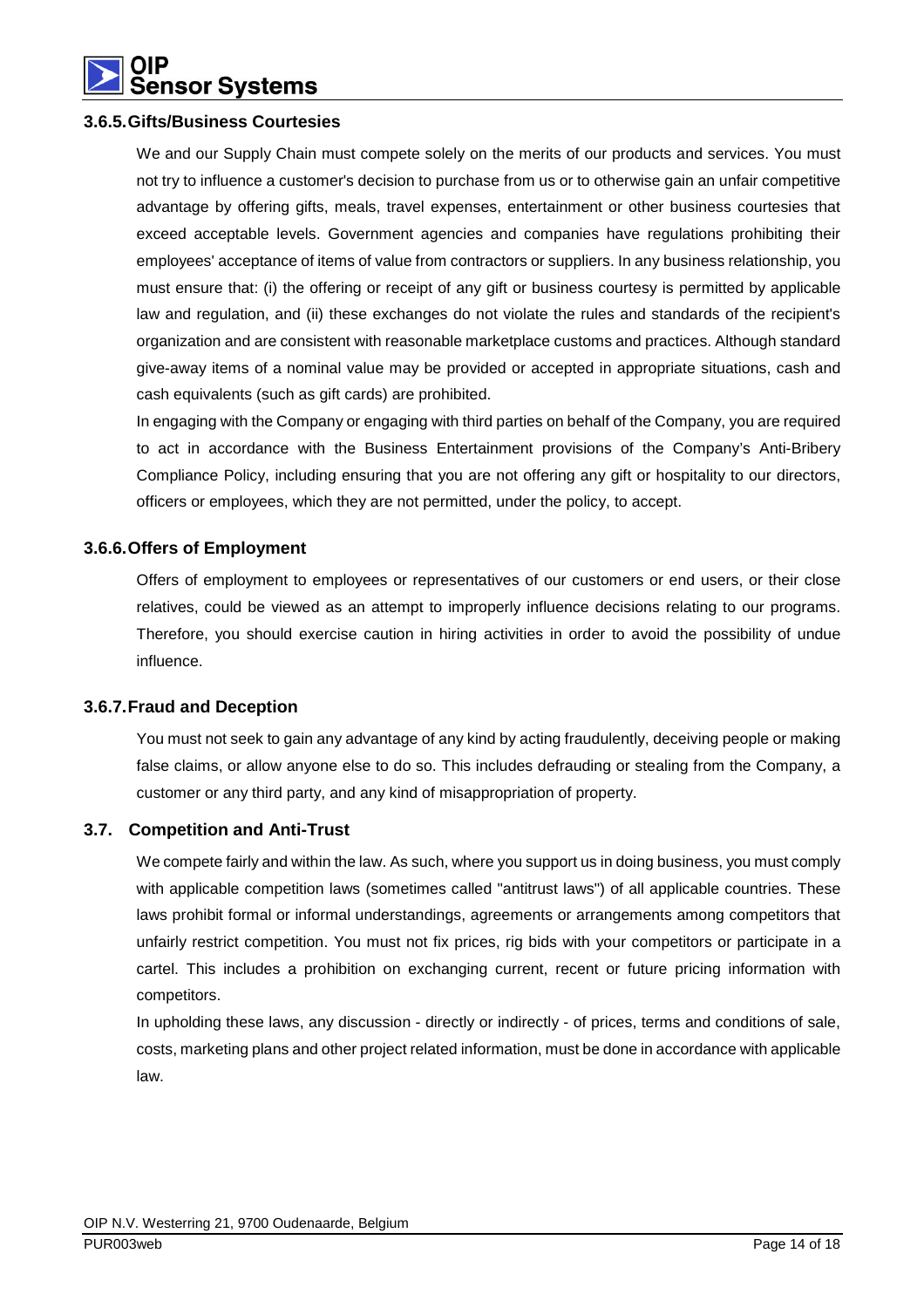

#### **3.8. Insider Trading**

You and your personnel must not use any material, non-publicly disclosed information obtained in the course of your business relationship with the Company as the basis for trading or for enabling others to trade in the stock or securities of any company.

#### **3.9. Conflicts of Interest**

You are expected to avoid all conflicts of interest or situations giving the appearance of a potential conflict of interest and provide notification to all affected parties in the event that an actual or potential conflict of interest arises. This includes a conflict between the interests of the Company and your or your employees' personal interests or the interests of your or their close relatives, friends or associates.

#### **3.10. Maintain Accurate Records**

You are expected to keep appropriate records to demonstrate compliance with this Code, as well as all applicable laws and regulations. This includes creating accurate records and not altering any record entry to conceal or misrepresent the underlying transaction represented by such records. Regardless of format, all records made or received as evidence of a business transaction must fully and accurately represent the transaction or event being documented. Records should be retained based on applicable document retention requirements.

#### **3.11. Information protection**

#### **3.11.1. Protection of Sensitive Information**

The Company is committed to ensuring our intellectual property rights and those of our customers and business partners are protected to the full extent of the law and our contractual commitments. You must comply with all applicable laws and contractual requirements governing intellectual property rights assertions, including protection against disclosure, patents, copyrights and trademarks. We also require appropriate security measures to protect classified and other sensitive information. When working with the Company, you must take necessary steps to protect and safeguard intellectual property rights and sensitive information, including the following:

- **Proprietary Information** includes trade secrets, patents, trademarks, copyrights, business, marketing, financial, human resources, technical and administrative information not released to the public. Proprietary Information of, or provided by, the Company must be safeguarded by its Supply Chain. It cannot be shared with a third party without the Company's express written permission.
- **Classified Information** includes data and items that for reasons of national security must be safeguarded and maintained in accordance with applicable laws and regulations in support of a government program. To receive this information the Supply Chain facility must possess the appropriate government approved security clearance. It is important to remember that release of classified information to unauthorized persons will harm national security.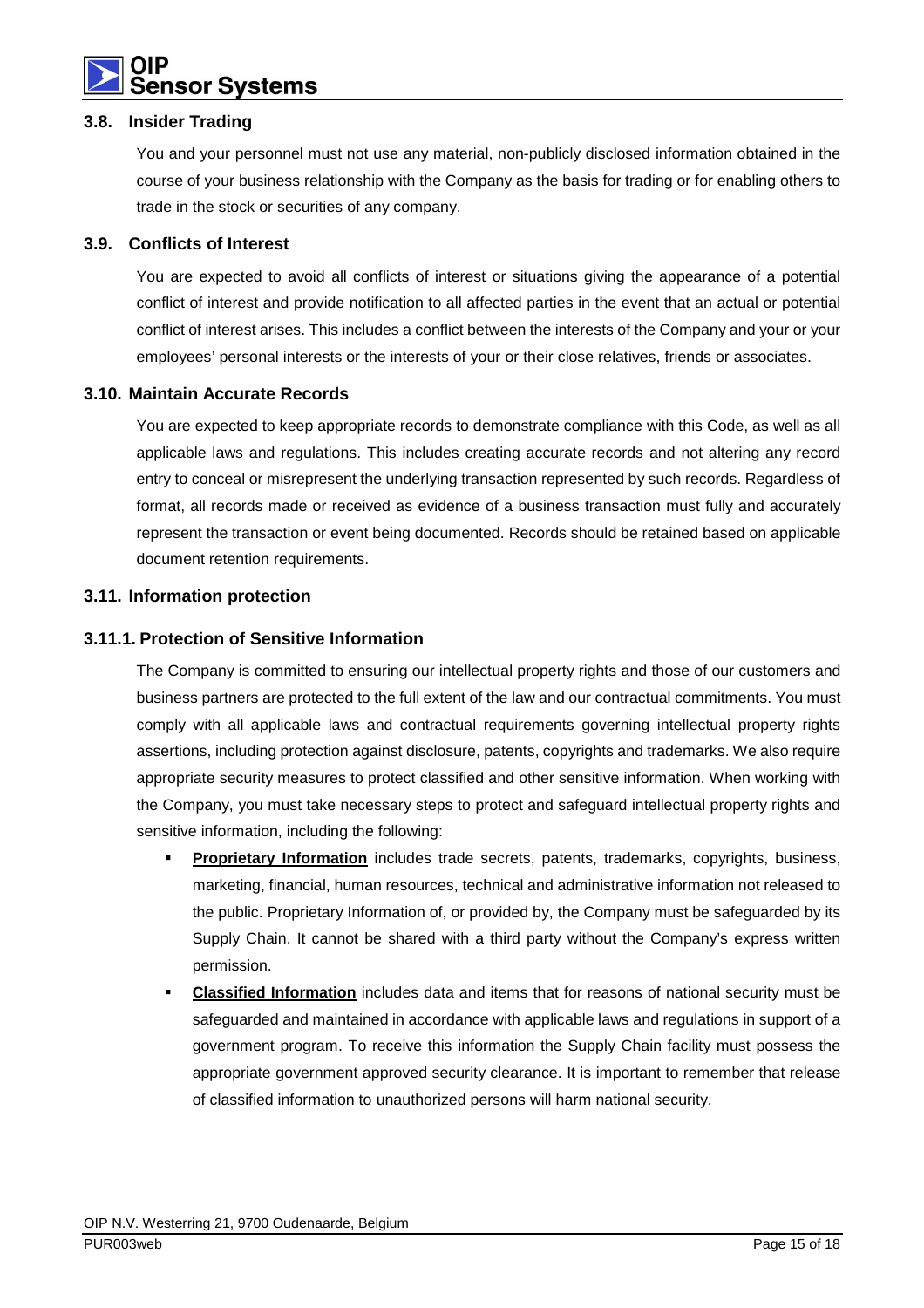

#### **3.11.2. Use of Sensitive Information**

You will properly handle sensitive information, including classified, proprietary and personal information. Such information should not be used for any purpose (e.g. advertisement, publicity and the like) other than the business purpose for which it was provided, unless there is prior authorization from the owner of the information. Unauthorized use or distribution of Proprietary Information or Classified Information through any means, including social media, violates this Code. It may also violate applicable law, as well as regulatory and contractual requirements.

#### **3.11.3. Information Security**

You must comply with applicable data privacy laws and must protect the confidential and proprietary information of others, including personal information, from unauthorized access, destruction, use, modification and disclosure, through appropriate physical and electronic security procedures. You are expected to take the necessary information security measures, for both computer systems and portable electronic devices, to protect against malware and unauthorized disclosure of any proprietary information and other program related information provided by the Company. If there is a suspicion that a possible data security breach has occurred, it is critical that such circumstance be immediately reported to the Company.

#### **3.12. Marketing Materials and Interactions with the Media**

The Company controls the release of any marketing materials, press releases or media interviews that include a reference to the Company, our affiliated companies, our customers, our end users or our cooperative activities with you. Any such release requires advanced approval by the Company.

#### **3.13. Environment, Health and Safety**

#### **3.13.1. Environmental, Health and Safety Management**

The Company is committed to the health and safety of its employees and others in its work environment. The same is expected of the Supply Chain.

You must comply with all applicable environmental, health and workplace safety laws and regulations. You are also expected to establish an appropriate management system for environmental, health and safety compliance.

#### **3.13.2. Conservation of Natural Resources**

You are expected to operate in a manner that actively manages risk, conserves natural resources and protects the environment in the communities within which you operate.

#### **3.13.3. Protection of Employee Health and Safety**

You should protect the health, safety and welfare of your employees, contractors, visitors and others who may be affected by your activities.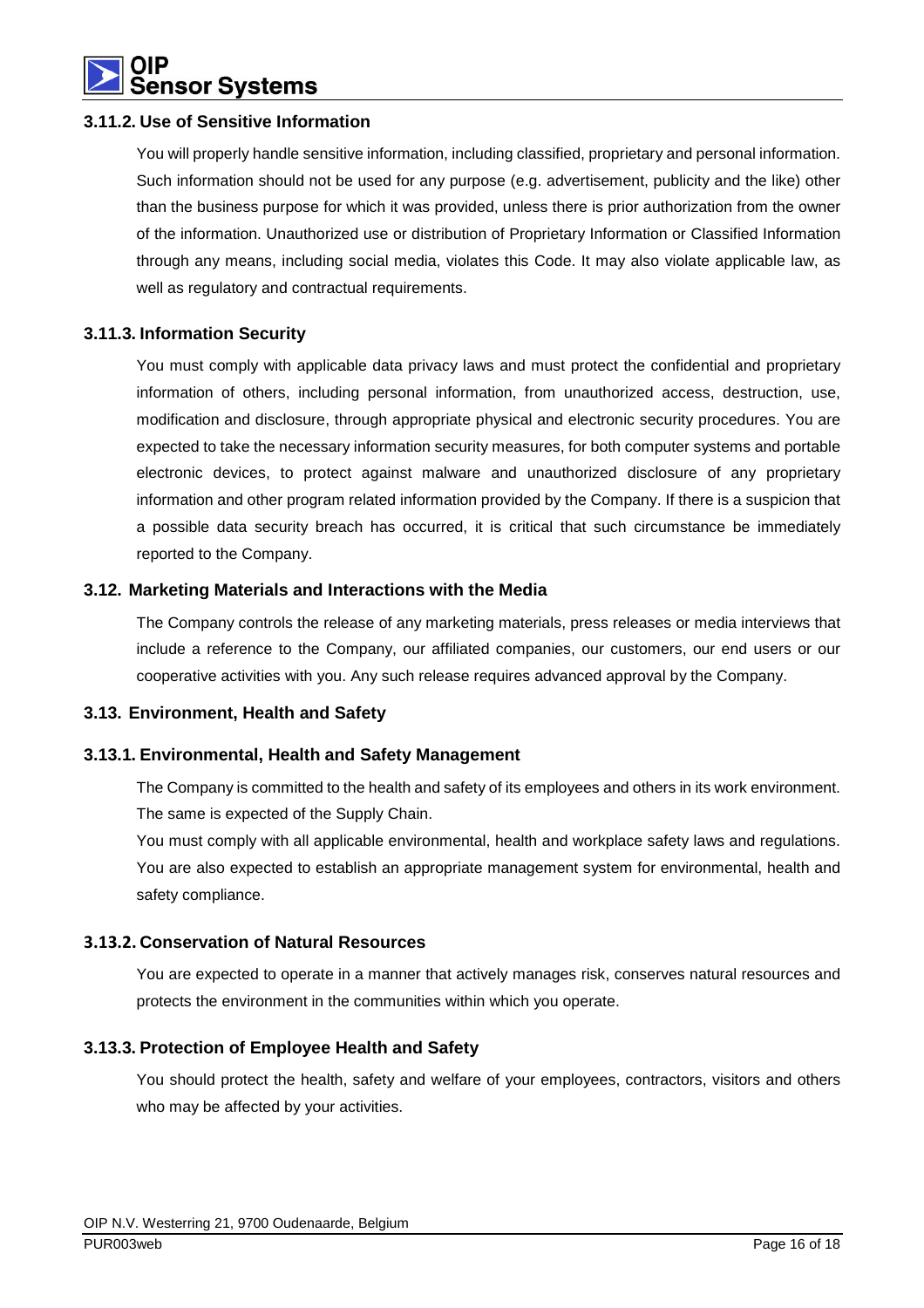

#### **3.14. Global Trade Compliance**

You must ensure that your business practices are in accordance with all applicable laws, directives and regulations governing the import and export of parts, components and technical data. You will provide truthful and accurate information relating to import and export authorization processes and obtain import and export licenses and/or approvals where necessary.

Export and import laws apply to hardware as well as technology, software and technical information.

#### **3.15. Responsible Sourcing of Minerals**

You must comply with applicable laws and regulations regarding "Conflict Minerals", which include tin, tungsten, tantalum and gold. Additionally, you should establish a policy to reasonably assure that any tin, tungsten, tantalum and gold which may be contained in the products you manufacture do not directly or indirectly finance or benefit armed groups that are perpetrators of serious human rights abuses. You should exercise, as may be directed by law or industry practice, due diligence on the source and chain of custody of these minerals and require the same from your next tier suppliers.

#### **3.16. Counterfeit Parts**

Company's customers require to use only authorized and authentic parts and components that are manufactured in accordance with applicable standards and specifications.

You are expected to develop, implement and maintain effective methods and processes appropriate to your products to minimize the risk of introducing counterfeit parts and materials into products to be delivered to us. In addition, you will provide notification to recipients of counterfeit product(s) when warranted, and exclude them from the delivered product.

#### **3.17. Government Procurement**

#### **3.17.1. Compliance with Government Contracting Regulations**

Governments are the largest user of the Company's goods and services, so it is crucial that its Supply Chain comply with the laws and regulations relating to government contracting in the countries in which this Supply Chain is supporting the Company's projects.

#### **3.17.2. Source Selection Information**

In working with the Company in any government procurement process, the Supply Chain will not improperly obtain, use or disclose government source selection or proprietary information. You will not ask officials to disclose the proprietary information of any competitors, nor will you improperly ask for source selection material - the material the government has developed to evaluate competing bids. In addition, you will take precautions not to share any of our proprietary information or other program related information without permission of the Company.

#### **3.17.3. Lobbying**

Members of the Supply Chain are not authorized, directly or through others, to engage in lobbying activities designed to influence government policies, or the award or administration of government contracts, on the Company's behalf or on behalf of its projects without prior approval by the Company.